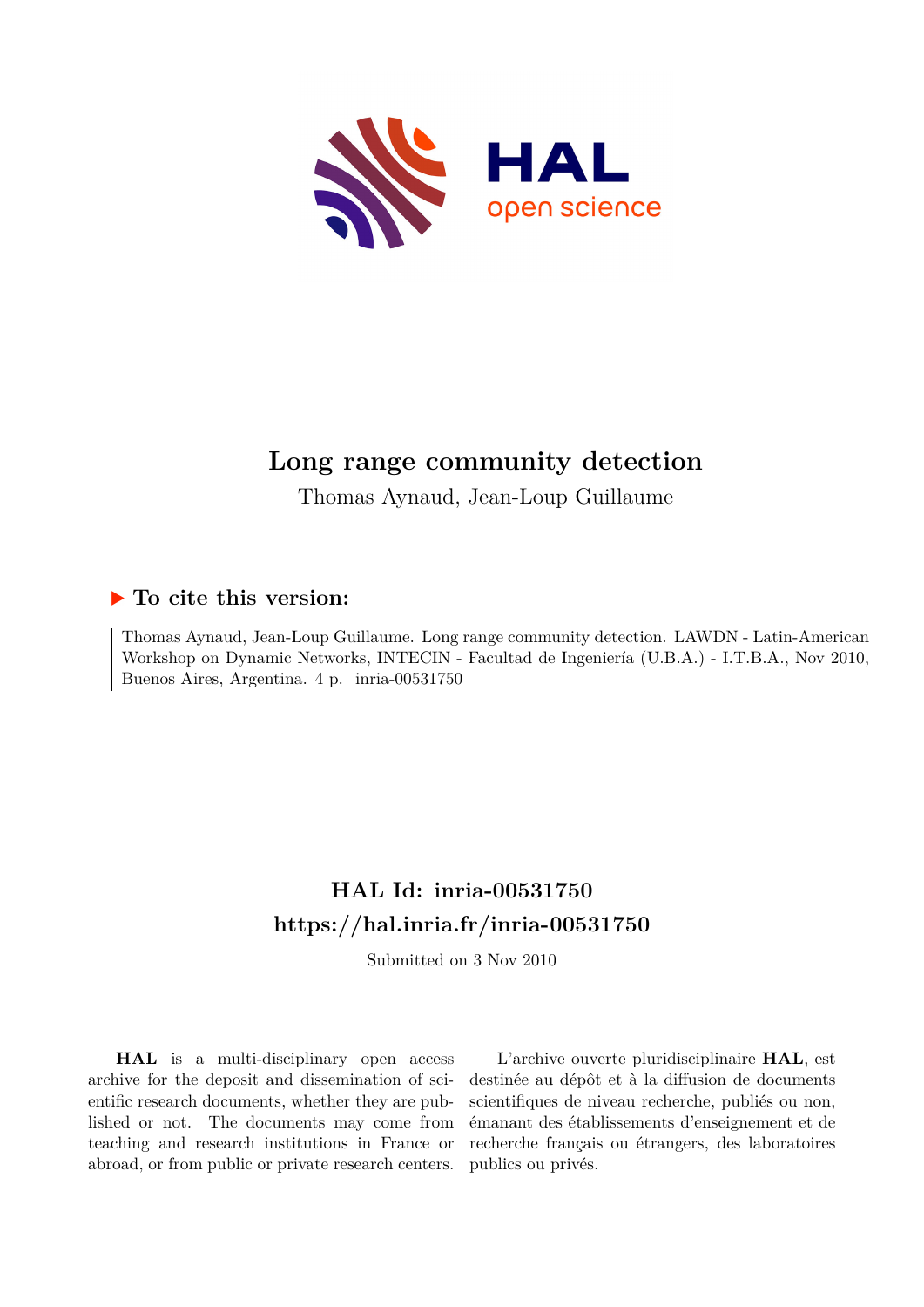# Long range community detection

Thomas Aynaud LIP6 – CNRS – Université Pierre et Marie Curie 4 place Jussieu 75005 Paris, France thomas.aynaud@lip6.fr

*Abstract*—Complex networks can usually be divided in dense subnetworks called communities. In evolving networks, the usual way to detect communities is to find several partitions independently, one for each time step. However, this generally causes troubles when trying to track communities from one time step to the next. We propose here a new method to detect only one decomposition in communities that is good for (almost) every time step. We show that this unique partition can be computed with a modification of the Louvain method and that the loss of quality at each time step is generally low despite the constraint of global maximization. We also show that some specific modifications of the networks topology can be identified using this unique partition in the case of the Internet topology.

*Index Terms*—complex networks, dynamics, communities, long term communities, modularity, Internet topology

#### INTRODUCTION

Complex networks are nowadays one major tool in modeling. They arise naturally to describe interactions between objects. For instance, the web is a network of web pages linked through hyperlinks and understanding the shape and the structure of this network may have many applications to search engines or recommendation tools. Various properties of these networks have been described. For example, they often have a low density but behave locally almost like a clique.

A good way to study this particular structure is to consider these networks as composed of several communities. The definition and the detection of these communities can be used in graph visualization [1] and to mine various kind of networks: they can be groups of interest on a social network [2], groups of web pages dealing with the same subject on the web, proteins that share a common function in a metabolic network [3] or modules in a software source code [4] for instance. Formalizing the notion of community and finding them automatically is a difficult task which has attracted many attentions in the recent years. In particular, many algorithms based on the network topology have been proposed (see [5]– [7] for surveys).

However, most of these studies focus on the study of static networks. The usual method is to collect data during a long period and then to aggregate them in a big static network to study. But real data are almost always dynamic: pages appear or disappear on the web or people move and change their relationships for instance, and thus much information which is crucial in understanding phenomena in the networks is lost.

Jean-Loup Guillaume LIP6 – CNRS – Université Pierre et Marie Curie 4 place Jussieu 75005 Paris, France jean-loup.guillaume@lip6.fr

Thus, methods to study evolving networks have been proposed. Most of them see the network as a succession of snapshots representing the state of the network at a given time. Then, communities can be computed on each snapshot but due to the instabilities of the algorithms, tracking the communities across time steps is an important matter [8], [9]. Thus several techniques have been developed to stabilize the algorithms [10], to define communities differently [11]–[13] and to analyze the results [14], [15]. One idea proposed in [16] is to compute communities that are good both at time  $t$  and at time  $t-1$ . We extend this idea here by computing one unique community decomposition that is almost always good, instead of finding good partitions on every snapshot. We will thus try to compute long term communities and while our partition will not be the best at every snapshot, it will be unique and good on average to describe the overall structure of the network. The partition will be fixed but, since not all nodes exist all the time, the actual communities at a given time step will not always be the same.

This paper is organized as follows: in the first section we will present our long range communities definition and one way to effectively find them. Then, we will propose validation techniques and experimental results on a real network and we will finally conclude.

### I. LONG TERM COMMUNITIES, DEFINITION AND DETECTION

### *A. Definition*

We consider an evolving graph as a succession of static graphs, each of them being a snapshot of the state of the network at a given time. To simplify, we will consider that time steps are in the set  $\{1, 2, ..., T\}$ . We will note  $G_i = (V_i, E_i)$ the snapshot that represents the network at time  $i$  with  $V_i$  its set of nodes and  $E_i$  its set of edges.

The classic approach here is to detect T partitions  $\Pi_i$ representing each the best communities for each snapshot. However, most algorithms provide partitions which are drastically different even if the network has been only slightly modified. Instead, we are looking for only one partition of the union of the nodes of every time step that is good in average. As a consequence the quality of this partition at one particular time will be lower than the maximal reachable but we aim to detect one partition that is almost always good instead of being optimal at just one time step.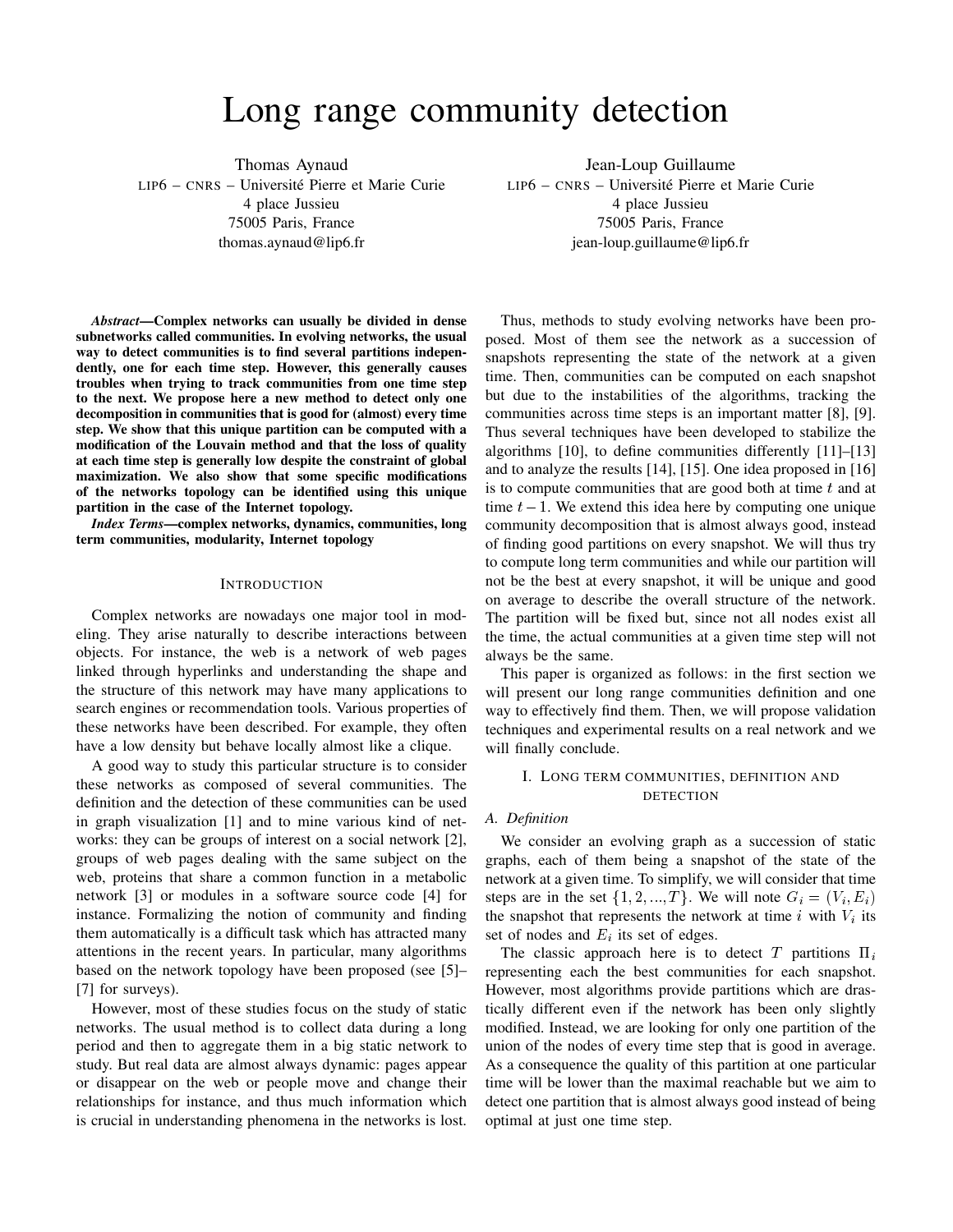More formally, the communities will be a partition of  $V = \bigcup_i V_i$ . Let's  $Q(\Pi, G_t)$  be the classic modularity of the partition  $\Pi$  considering only the nodes of the graph  $G_t$  as defined in [17]. Then, to find a partition of globally good quality, we will try to optimize the *global modularity* which is the sum of the classic modularity for each time step:

$$
Q_{global}(\Pi, G = (G_1, ..., G_T)) = \sum_{i=1}^{i=T} Q(\Pi, G_i)
$$

As the classic modularity ranges between  $-1$  and 1, this metric ranges between  $-T$  and T. To optimize this, we can use a modification of the Louvain method.

#### *B. Optimization algorithm*

The classic Louvain method is a hierarchical greedy algorithm which is composed of two phases, executed alternatively. During the first phase, nodes are moved one by one to maximize the quality gain and during the second phase the nodes are grouped into their communities to build the network between communities. Then the algorithm continues on this network until no gain is possible. Refer to [18] for more details.

The efficiency of the Louvain Method to optimize the modularity comes from the fact that the gain can be easily computed locally.

To adapt the Louvain Method to optimize the global modularity, one must change two elements: the computation of the quality gain in the first phase and how to build the network between the communities in the second one.

To change the computation of the quality gain, one must remark that the difference between two decompositions globally is the sum of the differences of the classic modularity for each snapshot. Thus, the global modularity gain can also be easily computed locally: it is the sum of the classic gains for each snapshot. The transformation of the network into the network between communities can also be modified to take into account the dynamic graphs. The dynamic graph is composed of several static graphs and we will transform these static graphs independently. Each snapshot is changed in the snapshot between communities by applying the same transformation than for the Louvain method on every snapshot.

A different way to understand the global algorithm is to apply the Louvain Method on each snapshot in parallel and to select the changes globally to obtain the maximal global modularity gain.

The adaptation of the Louvain algorithm takes a time that is faster than the sum of the running time of the classic Louvain algorithm on each snapshot. As the Louvain algorithm is really fast, it remains applicable to huge datasets composed of thousands of nodes and thousands of time steps.

#### II. VALIDATION

In this section we will validate our approach using a strongly dynamic dataset. The studied network represents the topology of multicast routers obtained with the mrinfo tool. This tool



Figure 1. Instantaneous modularities

allows to ask the neighbors of a given multicast router. Every day, mrinfo was run on a first router and then recursively on every neighbor, neighbors of neighbors and so on to obtain a graph of multicast routers. This measurement has been performed during several years giving a dynamic map of the multicast router topology. For more details on the measurement see [19]. Here we focus on data of 2005 and there are thus 365 snapshots, one for each day, of 3100 nodes on average.

#### *A. Classic modularity of global partitions*

To study the efficiency of the algorithm we compare two partitions. The global partition is the result of the optimization with the modified Louvain algorithm designed to optimize the global modularity. Then, we have used as if it was global one of the partitions found by the classic Louvain algorithm on the snapshots taken independently<sup>1</sup>. Finally, the maximum global modularity that can be expected is the sum of the maximum classic modularity achieved on each snapshot.

We present on figure 1 the classic modularity of these partitions at every time step. Obviously the classic modularity is an optimum of the algorithm at each time step, and the maximum global modularity is the area under the curve. As we can see on the figure, the global partition is almost always very close to the optimal one. Thus, with only one partition we are able to capture the overall structure of this network. It works even during the event between days 50 and 110. It seems that the set of nodes has changed during this period, and thus the partition of the other nodes is not affected by this event. The best static partition here clearly fails in discovering a global structure since it is good only during a few snapshots (around time 250). This shows the interest of looking for a globally good partition rather than just selecting one snapshot.

<sup>1</sup>As nodes may not exist in every snapshots, all the unclassified nodes are put together. We have selected the one which has the best global modularity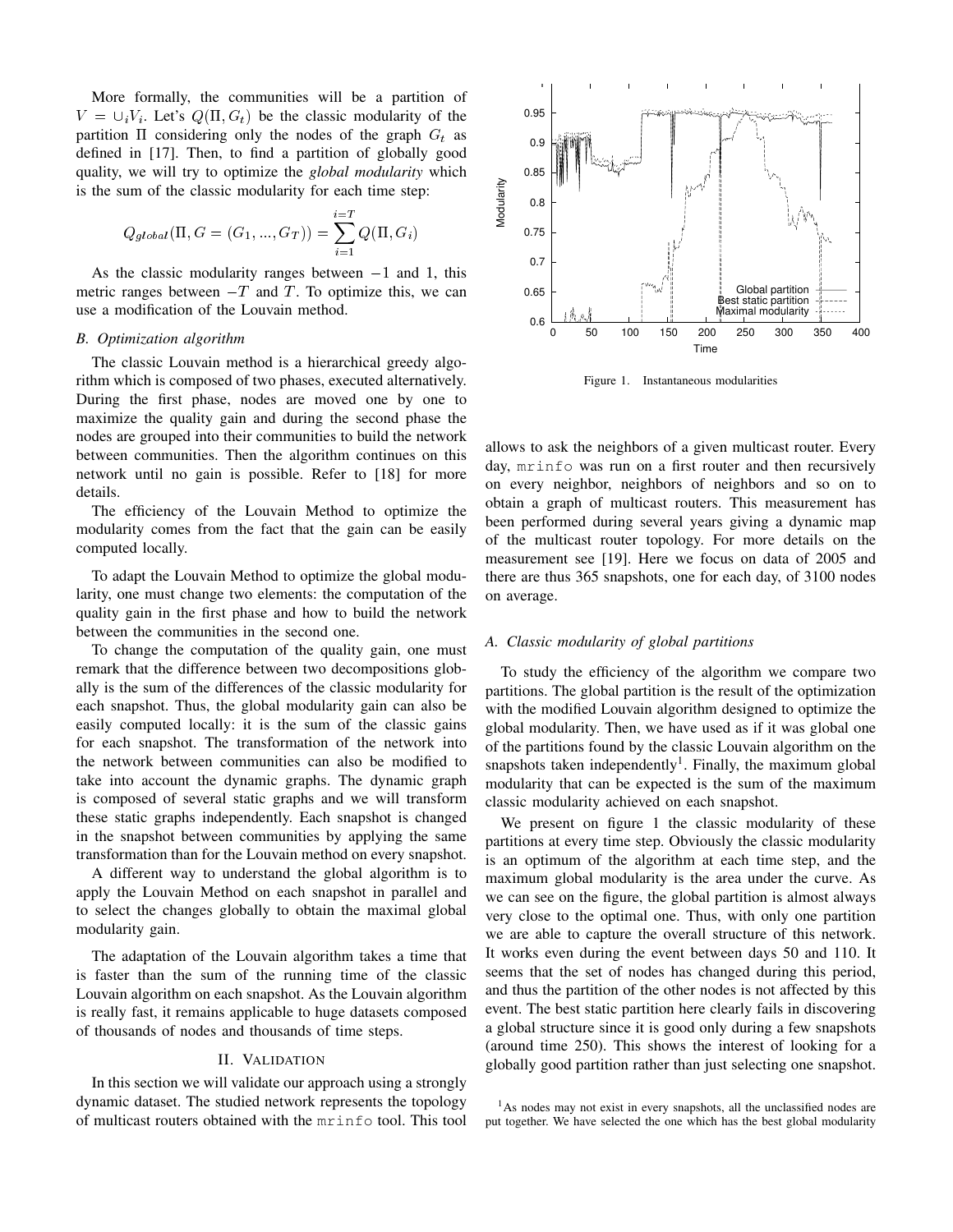

Figure 2. Pictures representing the presence of nodes of two community in mrinfo

#### *B. Nodes existence during the community life*

Using our definition, a community contains a set of nodes which may exist at different times. Two nodes of a given community may even never exist both at the same time but be strongly connected to a very stable core. To represent this, we have drawn one picture for every community where each column corresponds to a node and each line to a time. If the  $n-th$  node of the community exists at time t, the point  $(n, t)$  is white and conversely the point is black if it does not exist. The choice of the order here is difficult. If you do not put together nodes that exist at the same moments, pictures seem noisy and are difficult to understand. We have chosen one simple order: nodes are first ordered according to their first appearance time since nodes that appear together are often similar, and then sorted by the number of snapshots where they exist in order to group nodes involved in the same events.

We selected two representative communities in figure 2. Group of nodes that appear or disappear together inside the community can be identified, showing that the selected grouping is relevant. The picture 2(a) is the simplest case.



Figure 3. Global modularities depending on the time window size

The community found contains one group of nodes that exist almost during the same time except a few outliers. It is the white square in the middle.

Figure 2(b) is composed of three groups with different behaviors. First, from the beginning, the group 1 and the core group exist and after a few days all of them disappear, which correspond to the first event. Then, after a few days, the two previous groups appear again and stay for a few time steps. Then, there is a new event when the group 2 on the right appears and the group 1 on the left disappears. A few nodes are connected after that. Thus, the life of this community is articulated around one central group, the core group which is the white vertical line in the middle that exists all the time except during a few rounds, and two border groups that change during time. They are grouped all together because of the connection to the core group.

#### *C. Divergence of global and instantaneous structure*

Until now, we have only optimized the global modularity over the whole period, but another possibility is to optimize the sum of the modularity on a given time interval. This allows the detection of time steps where the global structure changes. Indeed, if the global modularity starts to dissociate from the optimal, the global structure is changing and this moment is important.

Figure 3 presents the ratio of the maximal global modularity and the global modularity computed from time 0 to a given time  $t$ . There is first a small stabilization period. When there are not many snapshots, one new snapshot changes the overall structure. After a given period, this effect disappears because one new snapshot becomes less important.

After this period, the ratio takes values in a small range. But some variations can be detected, for example at day 225 where the ratio stops decreasing and starts increasing. This may reflect a possible change in the network topology or in the average network behavior. The fact that the ratio is low means that the network contains an average structure and when the